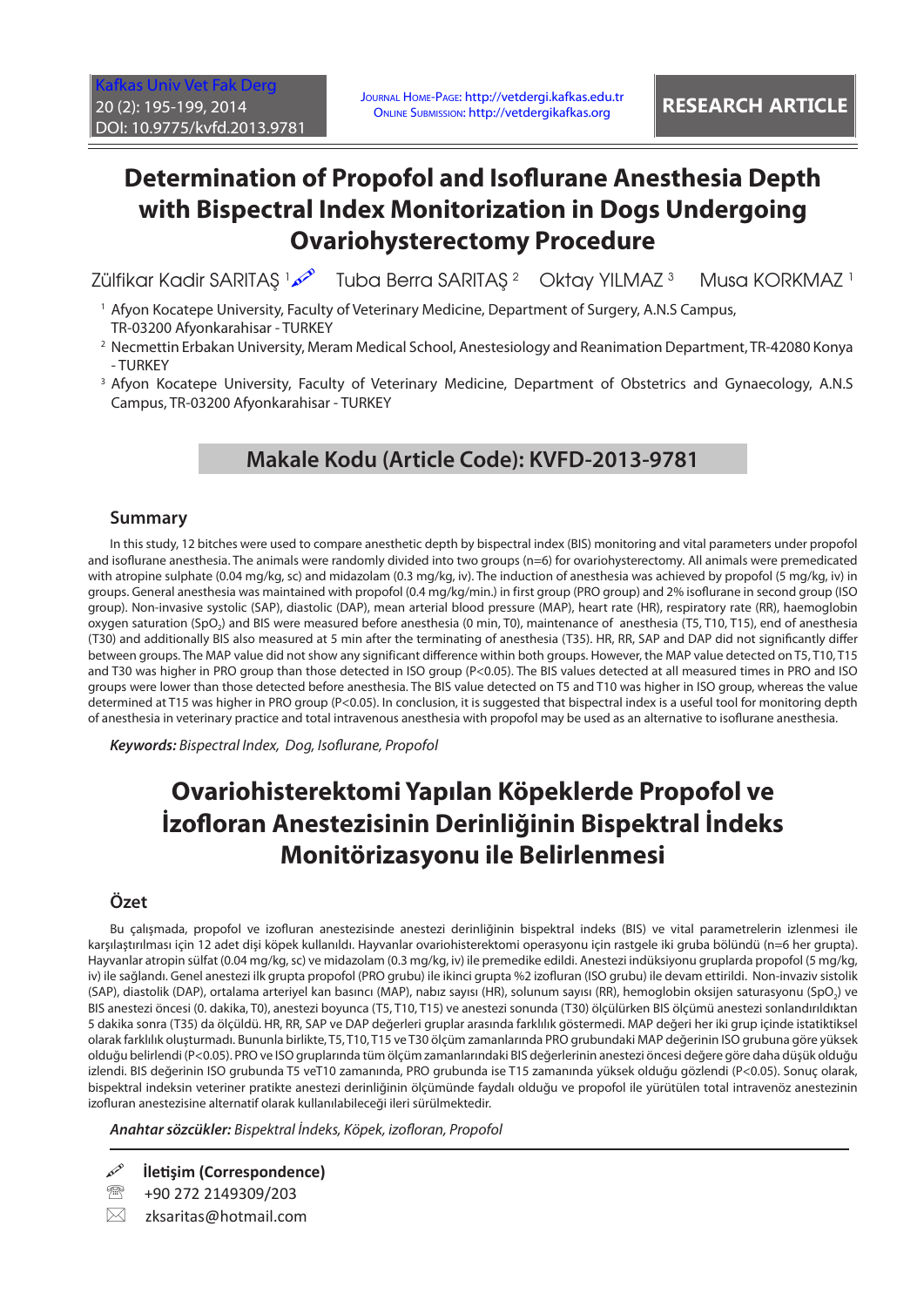## **INTRODUCTION**

Inhalation anesthetics are widely used in veterinary medicine and the basic advantage of these anesthetics is their independent hepatic and renal system elimination. Therefore, the biotransformation of inhalant anesthetics and morbidity and mortality is very low, as compared to other anesthetics [\[1,2\].](#page-4-0)

The application of total intravenous anesthesia (TIVA), an alternative to inhalant anesthetics, has an increasing popularity with the advent of the infusion pump technology to induce anesthesia in small animal practice <sup>[3]</sup>. TIVA is a general anesthesia technique which is used to induction of anesthesia by intravenously given drugs and maintains the anesthesia <sup>[4]</sup>. Propofol (2.6-diisopropylphenol) is an intravenously using anesthetic agent in alkyl phenol family<sup>[4,5]</sup>.

Recently, bispectral index (BIS) monitoring has been developed to utilize the depth of anesthesia by estimating electroencephalogram (EEG) signals [\[1](#page-4-0),[6,7\]](#page-4-0). BIS, numerical value of EEG derivative is used for evaluation of depression of central nervous system (CNS) in human medicine. The depressive effect of sedative and anesthetic agents on CNS in human is correlated to BIS  $[8]$ . It has been reported that BIS is used for the evaluation of CNS depression in dogs anesthetized with isoflurane, sevoflurane or propofol  $[6,9,10]$ , however there are limited reports in veterinary medicine. It has been indicated that the frequency of nociceptive stimuli and the sensitivity of anesthetics affects the BIS value  $[11]$ . Therefore, this study was designed to compare anesthetic depth by BIS monitoring and vital parameters in ovariohysterectomized dogs anesthetized by propofol and isoflurane.

## **MATERIAL and METHODS**

All procedures were approved by local ethical committee of Experimental Animal Research Center, Afyon Kocatepe University (Reference No: 65-11, Date: 03.10.2011) and the approval of the owners were also received.

#### *Animals*

In this study, 12 bitches which referred to animal hospital for elective ovariohysterectomy, in different breeds, aged between 1 and 6, weighing at 22±4 kg were used. Clinical aspect, hematologic and biochemical parameters of the animals were examined. Dogs having abnormal hematologic and biochemical parameters were excluded from the study. The animals were not allowed to eat 12 hours before the surgery, however water intake was allowed until four hours prior to ovariohysterectomy.

#### *Anesthesia*

The dogs were randomly divided into two groups (n=6). The left *v. cephalica accessoria* were catheterized in all dogs using a 20 gauge catheter for administration of intravenously given fluids in both groups. An additional 20 gauge catheter was placed in the right *v. cephalica accessoria* for infusion of anesthetics.

Atropine sulphate (Atropin 2%, Vetaş, Turkey) at 0.04 mg/kg was administered subcutaneously (sc) approximately 45 min before general anesthesia. The dogs were premedicated with midazolam (Dormicum, Roche, Turkey) at a dose of 0.3 mg/kg intravenously. When the sedation was achieved, the induction of anesthesia in both groups was performed with propofol (Propofol 1%, Fresenius Kabi, Germany) which was slowly administered at a dose of 5 mg/kg intravenously by manual injection over a period of about 60 sec to effect. General anesthesia was induced with the infusion pump (Medifusion DI-2000, Korea) of propofol at a dose of 0.4 mg/kg/min in the first group (PRO group). Immediately after tracheal intubation, the dogs in second group (ISO group) were connected to anesthesia machine (SMS 2000 Classic Anesthesia System with Vent-V Automatic Ventilator. SMS, Turkey). General anesthesia was maintained with 2% isoflurane (Forane Liquid, Abbott Company USA). All general anesthesia procedure was ended after 30 min in both groups. The dogs in group ISO was extubated at the end of the anesthesia. During general anesthesia, lactated ringers solution was infused at a dose of 10 ml/kg per hour in both groups. Moreover, PaCO<sub>2</sub> and pH values were stabilized between 35-45 mmHg and 7.35- 7.45, respectively in groups (Gastat Mini, Japan).

### *Surgery*

Ovariohysterectomy was performed by a median line laparatomy and ended in 30 min in both groups. The induction of anesthesia in groups was terminated after the measurement of last data at the end of the surgery. However, the study was ended after the measurement of BIS that was performed 5 min after ending of infusion in group PRO, and 5 min after terminating of induction of anesthesia in group ISO.

Skin incision was performed in 5 min after the induction of general anesthesia. Ovaries and uterine body were removed in a routine manner. The closure of incision line was achieved in approximately 25 min after the skin incision and the anesthesia was terminated. Dexketoprofen Trometamol (Arveles, UFSA, Turkey) at a dose of 1 mg/kg was administered intravenously to control prophylactic postoperative pain in both groups.

#### *Measuring of Vital Parameters*

Before premedication (0 min, T0) and every 5 min during anesthesia (T5, T10, T15) and end of anesthesia (T30), non-invasive systolic (SAP), diastolic (DAP), mean arterial blood pressure (MAP), heart rate (HR), respiratory rate (RR), haemoglobin oxygen saturation (SpO<sub>2</sub>) were recorded in both groups using a multi-channel monitor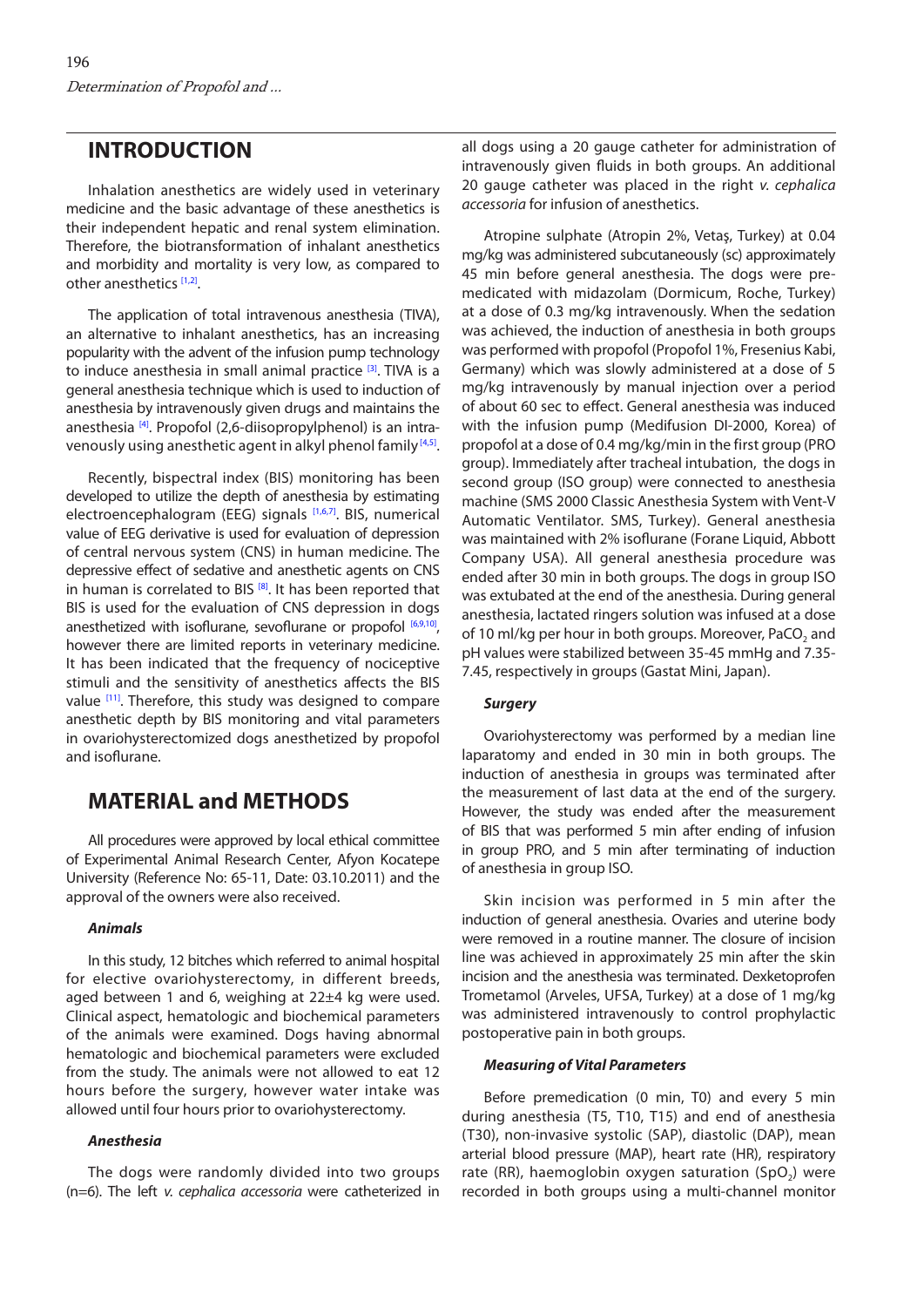(KMA PETAS 800 multi-channel monitor, PETAS, Turkey). However, the RR in ISO group was 14 per minute due to mechanic ventilation. In PRO group, ovariohysterectomy was performed under spontaneous ventilation; thereby RR per minute was recorded. During SpO<sub>2</sub> measurement, SpO<sub>2</sub> probe was placed to the tongue of dogs and the probe was connected to the monitor for recording the data.

For ECG monitoring, ECG electrodes were attached to all four extremities of dogs and, ECG tracings from lead II were monitored and recorded on the multi-channel monitor.

#### *Measurement of BIS*

Before general anesthesia, frontal-temporal part of cranium was shaved and the skin was defatted by ether. BIS electrodes using in human medicine were adapted to the dogs. The sensors for assessing the BIS (Quatro, Aspect Medical Systems International B.V., Netherlands) were attached by 5 electrodes in a frontal-temporal configuration. Three electrodes were connected to frontal area, whereas electrode 4 and 5 was placed into temporal area in front of left and right ear, respectively. Before premedication (0 min, T0), every 5 min during anesthesia (T5, T10, T15) and end of anesthesia (T30) and 5 min after the terminating of anesthesia (T35), BIS activity was continuously recorded by the BIS monitor (Bispectral Index Monitor, A-2000 PIN: 185-0070, BIS XP Platform Aspect Medical Systems Inc., USA) following the monitorsensor connection.

#### *Statistical analysis*

Data were analyzed with the SPSS 16.0 (SPSS Inc, for Windows) software package. A one-way ANOVA test was used to compare the groups. Test significance levels within

and between groups were checked using Duncan's test. Descriptive results are expressed as means ± standard deviation. For all comparative tests, a value of *P*<0.05 was considered significant.

## **RESULTS**

The values of HR, RR, SAP, DAP, MAP, SpO<sub>2</sub> and BIS in group PRO and ISO are given in *Table 1*.

The RR did not differ significantly at measured times in both groups. The RR rate was stable in ISO group due to mechanic ventilation, whereas it did not show any significant difference at measured times in PRO group.

The SAP and DAP in group PRO and ISO showed no significant changes at measured times.

The MAP in group ISO decreased (P<0.05) at T5, T10, T15 and T30, as compared to T0 (P<0.05) *(Table 1, [Fig. 1\)](#page-3-0)*. However, no decrement was observed in PRO group.

Oxygen saturation exhibited normal values in both PRO and ISO groups.

The BIS values detected at all measured times in PRO and ISO groups were lower than those detected before anesthesia. When the BIS values were compared between groups, it was observed that the value detected on T5 was higher in ISO group, whereas the value determined at T15 was higher in PRO group (P<0.05) *(Table 1, [Fig. 2\)](#page-3-0)*.

## **DISCUSSION**

The present study clearly demonstrated the application of BIS monitoring in ovariohysterectomized dogs

**Table1.** Heart rate, respiratory rate, systolic, diastolic and mean arterial blood pressures, SpO, and BIS values in propofol and isoflurane groups. (Mean  $\pm$  SD) *(n=6)*

Tablo 1. Propofol ve izofluran gruplarında kalp frekansı, solunum sayısı, sistolik, diastolik ve ortalama arteriyal kan basınc ile SpO<sub>2</sub> ve BİS değerleri. (Ort ±

| $SD($ $n=6)$         |                          |                               |                |                      |                      |                                   |                                   |                                                            |
|----------------------|--------------------------|-------------------------------|----------------|----------------------|----------------------|-----------------------------------|-----------------------------------|------------------------------------------------------------|
| <b>Time</b><br>(min) | <b>Group</b>             | <b>HR</b><br><b>Pulse/min</b> | <b>RR</b>      | <b>SAP</b><br>(mmHg) | <b>DAP</b><br>(mmHg) | <b>MAP</b><br>(mmHg)              | SpO <sub>2</sub><br>$\frac{9}{6}$ | <b>BIS</b>                                                 |
| T <sub>0</sub>       | <b>PRO</b>               | $120.3 \pm 15.0$              | $24.8 \pm 2.2$ | $162.5 \pm 14.4$     | $92.1 \pm 17.6$      | 130.8±11.8 <sup>a</sup>           | $98.1 \pm 0.7$                    | $100 \pm 0.0^{\circ}$                                      |
|                      | <b>ISO</b>               | $115.6 \pm 14.3$              | 26±4.0         | $153.1 \pm 20.6$     | $85.1 \pm 20.4$      | $110.1 \pm 23.0$                  | $98.1 \pm 0.7$                    | $100 \pm 0.0^{\circ}$                                      |
| T <sub>5</sub>       | <b>PRO</b>               | $133 \pm 1.6$                 | $21.1 \pm 3.8$ | $160.6 \pm 7.8$      | $86.6 \pm 14.5$      | $123.5 + 7.4$ ab*                 | $97.8 \pm 0.9$                    | $59.3 \pm 14.9$ <sup>cd*</sup>                             |
|                      | <b>ISO</b>               | $125 \pm 7.6$                 | $14\pm0.0$     | $139.3 \pm 15.1$     | $71.1 \pm 15.8$      | $94.8 + 9.7$                      | $98.1 \pm 0.4$                    | 70±13.2 <sup>bc</sup>                                      |
| T <sub>10</sub>      | <b>PRO</b>               | $129.5 + 7.6$                 | $21.1 \pm 3.6$ | $159.8 \pm 10.5$     | $86.6 \pm 20.7$      | $123.8 \pm 11.4$ <sup>ab*</sup>   | $97.3 \pm 0.8$                    | $56.3 \pm 3.6$ <sup>d</sup>                                |
|                      | <b>ISO</b>               | $124.6 \pm 18.3$              | $14\pm0.0$     | $135.3 \pm 18.8$     | $72.6 \pm 21.3$      | $97.5 \pm 15.1$                   | $97.1 \pm 0.7$                    | $59.5 \pm 13.7$ <sup>cd</sup>                              |
| T <sub>15</sub>      | <b>PRO</b>               | $131.3 + 8.7$                 | $19.3 + 2.4$   | 163.8±14.6           | $88.5 \pm 19.6$      | $121.5 \pm 10.5$ abc*             | $98 \pm 0.8$                      | $56.1 \pm 7.5$ <sup>d*</sup>                               |
|                      | <b>ISO</b>               | $121.8 \pm 12.2$              | $14\pm0.0$     | $139.1 \pm 25.1$     | $74.6 \pm 15.6$      | $102.5 \pm 23.8$                  | $98 \pm 0.8$                      | $47.5 \pm 10.6$ <sup>de</sup>                              |
| <b>T30</b>           | <b>PRO</b>               | $130.5 \pm 15.8$              | $21.5 \pm 3.8$ | $148.1 \pm 26.6$     | $91.3 \pm 19.1$      | $117.3 \pm 16.7$ <sup>abcd*</sup> | $97.6 \pm 0.8$                    | $51.3 \pm 10.1$ <sup>de</sup>                              |
|                      | <b>ISO</b>               | $119.3 \pm 13.9$              | $14\pm0.0$     | $139.6 \pm 21.8$     | $80.1 \pm 20.2$      | $104.3 \pm 15.6$                  | $97.5 \pm 0.5$                    | $42.5 \pm 9.2$ <sup>e</sup>                                |
| T35                  | <b>PRO</b><br><b>ISO</b> |                               |                |                      |                      |                                   |                                   | $75.0 \pm 3.7$ <sup>b</sup><br>$77.6 \pm 8.2$ <sup>b</sup> |

*\* There is significant difference between groups (P<0.05). The values with different letters in the same column have significant difference (P<0.05) HR: heart rate, RR: respiratory rate, SAP: systolic arterial blood pressure, DAP: diastolic arterial blood pressure, MAP: mean arterial blood pressure, SpO2: haemoglobin oxygen saturation, BIS: bispecteral index*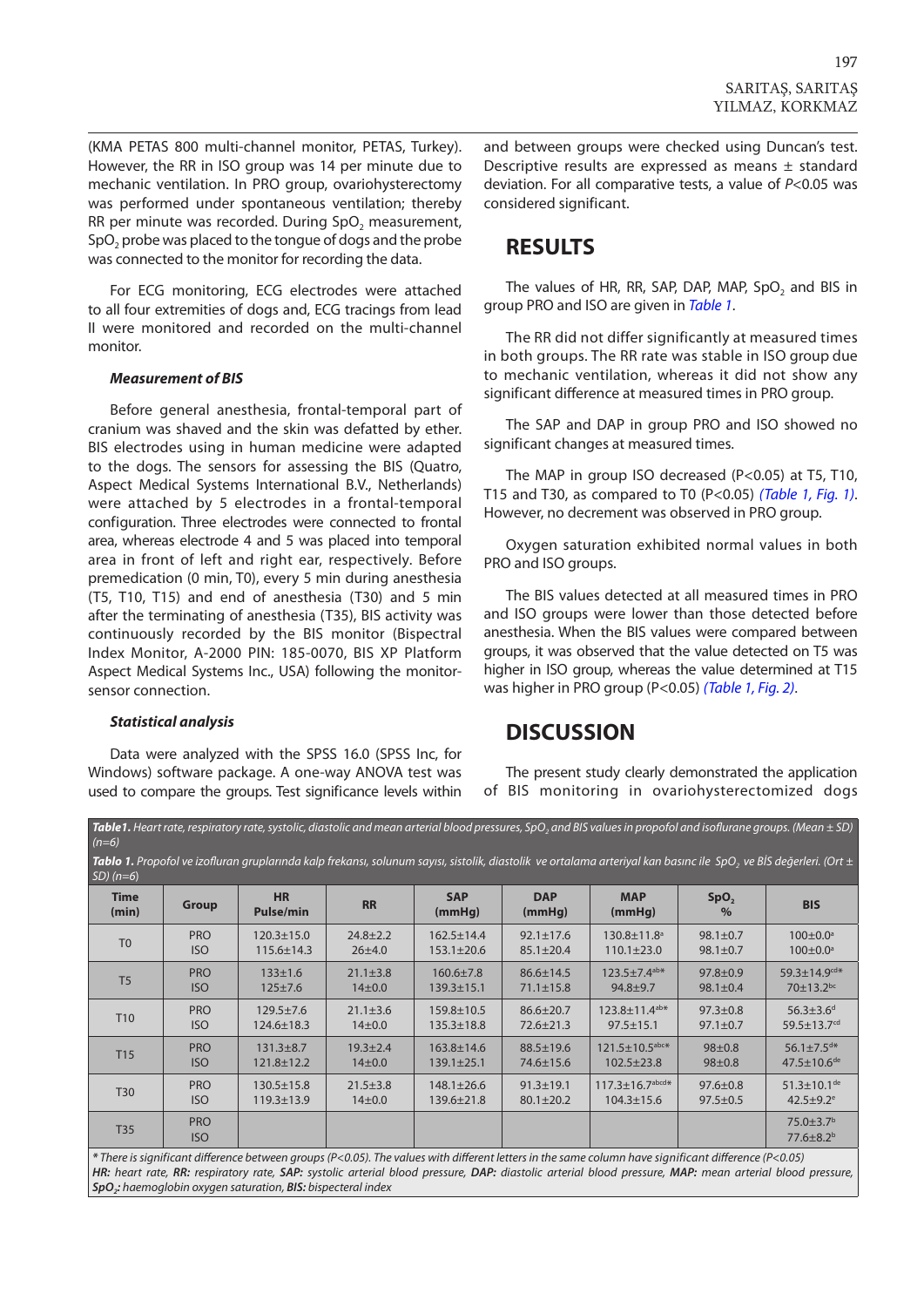<span id="page-3-0"></span>

anesthetized with propofol and isoflurane anesthesia. In human medicine, bispectral monitoring has been used to quantify the degree of hypnosis as a result of amount of used anesthetic [\[1,12\]](#page-4-0) and is also described in dogs and other species [\[1,8,13-15\]](#page-4-0). In the human, a BIS value of 90 or higher indicates wakefulness, while a score under 50 is ideal for surgical procedures [\[16\].](#page-4-0) Compagnol et al.<sup>[17]</sup> reported that BIS value was 66, 63, and 47 under 1.5%, 2.3% and 3% isoflurane anesthesia, respectively and a weak correlation was evident between BIS value and the concentration of anesthetic drug. Moreover, Mattos-Junior et al.<sup>[1]</sup> studied BIS values during ovariohysterectomy operation under halothane, isoflurane and sevoflurane anesthesia in dogs premedicated with acepromazine or acepromazine + meperidine. In their study, BIS values were measured 15 min after premedication, 10 min after general anesthesia, during ligation of pedicle of right ovary, closure of muscles, closure of skin and 10 min after termination of general anesthesia. They also reported that total anesthesia was maintained longer than 60 min and BIS value in halothane group was lower than those in isoflurane group and higher than those in sevoflurane group. In this study, it was found that MAP and BIS values detected at except T5 in ISO group was lower than those in PRO group.

Ibrahim et al.<sup>[12]</sup> indicated that the measurement of BIS was more effective to detect the level of hypnosis in patients sedated with propofol as compared to

isoflurane. Hatshbach et al.<sup>[[18\]](#page-4-0)</sup> compared the BIS value in ovariohysterectomized dogs under propofol anesthesia or propofol anesthesia combined with remifentanyl and the BIS value was found between 73 and 79. In the present study, BIS value throughout the general anesthesia in PRO group was measured between 51 and 59. In PRO and ISO groups, premedication was performed by midazolam and induction was conducted by propofol, however TIVA was maintained by propofol at a dose of 0.4 mg/kg per min in PRO group.

Propofol which is characterized by tranquilising and fast anesthesia induction has been reported to have short duration of recovery when it is used as constant rate infusion (CRI) for maintenance of anesthesia and decreases HR and MAP under therapeutic dose range [\[4\].](#page-4-0) In current study, SAP and DAP values in PRO and ISO groups were compared, no significant difference was observed. However, it was determined that MAP value detected during premedication in PRO group was higher than those detected during other measured times but MAP value decreased all measured times in ISO group. Unlike Suarez et al.<sup>[[4\]](#page-4-0)</sup> reported a decrement in HR, it was observed that HR value did not show any significant difference between groups. The researchers also indicated that the infusion of propofol and alphaxolane had adequate anesthesia for ovariohysterectomy in dogs premedicated with acepromazine and morphine however, ventilatory support